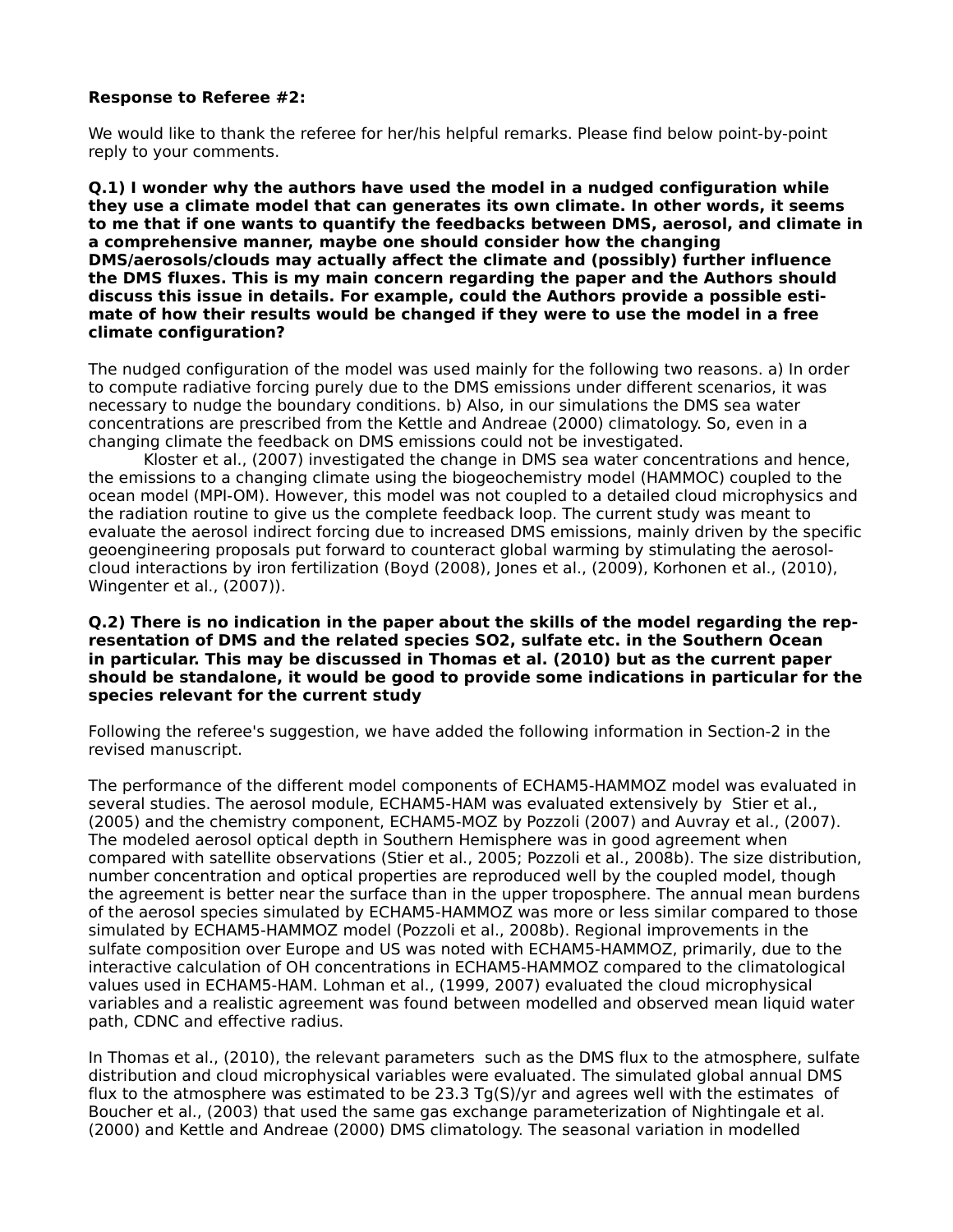nss $SO4<sup>2</sup>$  in our baseline simulation (CTRL) over the southern oceans is comparable to those of Gondwe et al. (2003) who estimated a 7-8 times increase in summer DMS emissions compared to winter. The simulated CD effective radii and cloud liquid water path agree closely with satellite data, but, the model seems to overestimate the CDNC over the 30S-60S latitude belt in summer.

### **Q.3) In section 3.2.1, the Authors state that "The vertically integrated atmospheric liquid water remains constant in all simulations". What are the implications of such hypothesis for the results ?**

The constant vertically integrated atmospheric liquid water in our simulations have implications mainly for the cloud microphysical processes. We found that by doubling the DMS emissions we increase, for example, the CDNC's by only 25% and here the main constraining factor is the availability of atmospheric liquid water. Furthermore, the droplet radii and albedos of clouds formed under constant atmospheric liquid water but under different DMS-derived aerosol loadings are expected to follow Twomey effect. We would, of course, get different results when an increase in atmospheric water in a double CO2 scenario is considered in the analysis. But this was not the main motivation of the study.

### **Q.4) The Authors mention that "The present study would provide useful insights in evaluating [the effect of iron fertilization]". Could they further discuss this and, for example, place their results in the context of proposed experiments in terms of iron fertilization?**

Modulating cloud properties via first and second indirect aerosol effects by the introduction of additional aerosols that act as CCN is one of the many methodologies suggested to counteract warming. It is discussed that this can be done either by artificially and mechanically spraying seasalt aerosols in the atmosphere or by stimulating DMS aerosol-cloud feedback by iron fertilization (for example, recent studies by Boyd (2008), Jones et al., (2009), Korhonen et al., (2010), Wingenter et al., (2007), Woodhouse et al., (2008)). However, these studies focus only on a particular part of the DMS aerosol-cloud-climate feedback loop often ignoring the underlying non-linearities in aerosol-cloud interactions. Our study provides estimates of the degree of nonlinearity expected in aerosol-cloud interactions. This is discussed in the second paragraph of Section-1 of the revised manuscript-

# **Minor comments.**

# **Page 15236 l3: diminsh -> diminish ? Page 15237 l1: what is meant by "cloud top cloud droplet effective radii"? The reference (Rast et al., JGR, submitted 2008) probably needs to be updated.**

The minor comments have been considered and necessary changes are made. Satellite retrievals can only provide information on cloud top droplet effective radius. So, for realistic comparisons with satellite measurements, the model simulated cloud top droplet radius is used.

The reference is updated as follows:

Rast, J., Schultz, M., Aghedo, A., Bey, I., Brasseur, G., Diehl, T.,Esch, M., Ganzeveld, L., Kirchner, I., Kornblueh, L., Rhodin, A., Roeckner, E., Schmidt, H., Schroede, S., Schulzweida, U., Stier, P. and van Noije, T.: Evaluation of the tropospheric chemistry general circulation model ECHAM5--MOZ and its application to the analysis of the interannual variability in tropospheric ozone from 1960--2000 chemical composition of the troposphere for the period 1960--2000 (RETRO), MPI-Report (Reports on Earth System Science), to appear.

# **References:**

Boyd, P. W.: Ranking geo-engineering schemes, Nature Geosciences, 1, 722–724, 2008.

Jones, A., Haywood, J., and Boucher, O.: Climate impacts of geoengineering marine stratocumulus clouds, J. Geophys. Res., 114,2009.